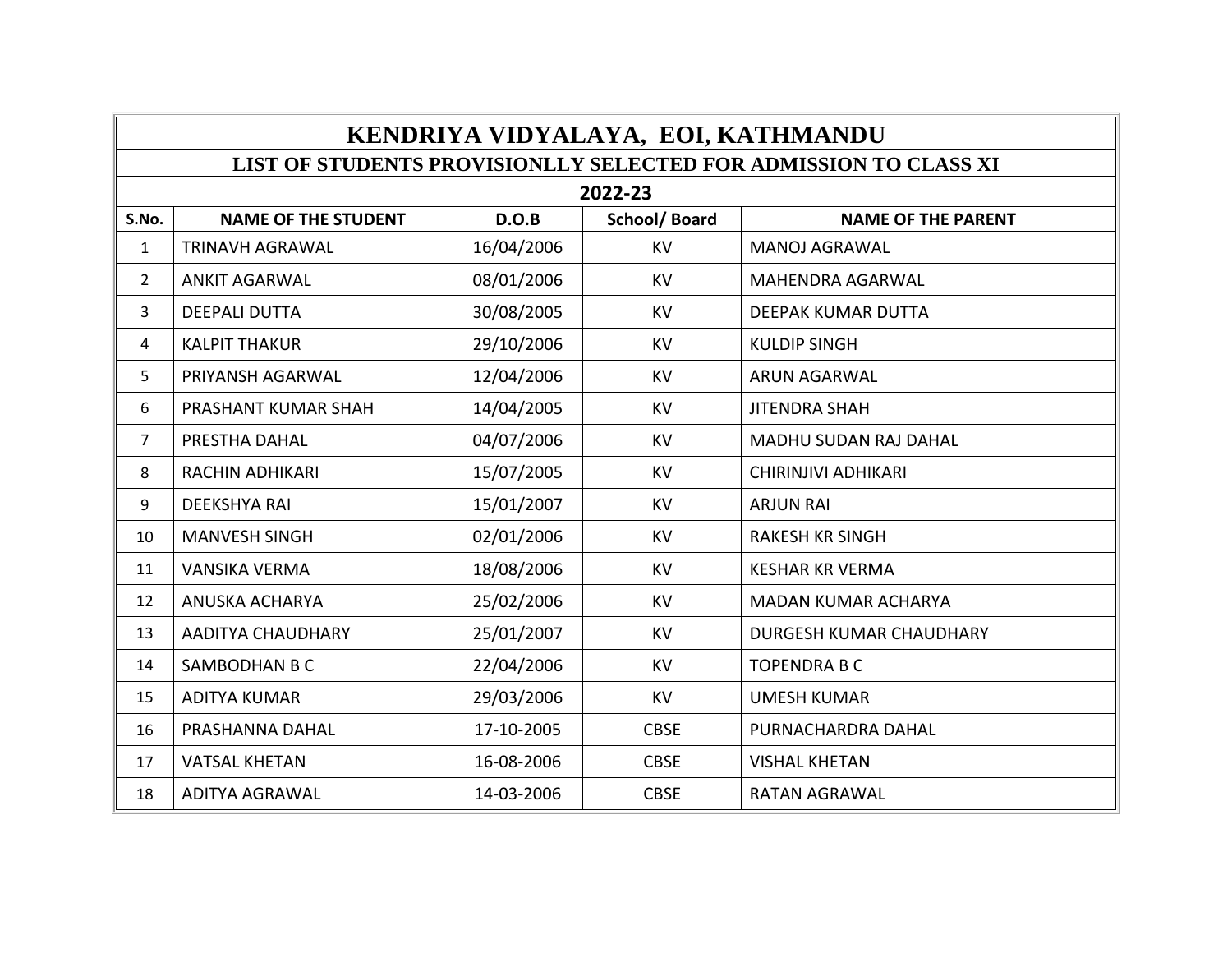| 19 | <b>SRIJAN KUMAR GUPTA</b>   | 21-03-2006 | <b>CBSE</b> | <b>BIRENDRAKUMAR GUPTA</b>  |
|----|-----------------------------|------------|-------------|-----------------------------|
| 20 | <b>AMAN NAVEEN</b>          | 07-01-2006 | <b>CBSE</b> | LATE NAVEEN LABH            |
| 21 | DIPANKAR BHATTARAI          | 17-12-2006 | <b>CBSE</b> | <b>EOUNDER</b>              |
| 22 | <b>KABIL SHRESTHA</b>       | 24-04-2006 | <b>CBSE</b> | <b>MILAN SHRESTHA</b>       |
| 23 | <b>RIWAAZ GURUNG</b>        | 08-10-2006 | <b>CBSE</b> | <b>RAJENDRA GURUNG</b>      |
| 24 | PRATIK JAISWAL              | 19-05-2006 | <b>CBSE</b> | <b>MANOJ KUMAR</b>          |
| 25 | AASTHA UPADHYAY             | 20-08-2006 | <b>CBSE</b> | SATYENDRA KR UPADHYAY       |
| 26 | <b>MAYANK JALAN</b>         | 20-06-2007 | <b>NEB</b>  | AJAY KUMAR JALAN            |
| 27 | <b>SUBINA SHRESTHA</b>      | 16-01-2006 | <b>NEB</b>  | <b>BISHNU MAN SHRESTHA</b>  |
| 28 | ADHYATMA DEEP AGRAWAL       | 11-07-2006 | <b>NEB</b>  | <b>HEMANT AGRAWAL</b>       |
| 29 | <b>ANVIL SHAKYA</b>         | 10-05-2006 | <b>NEB</b>  | <b>VIKAL CHANDRA SHAKYA</b> |
| 30 | <b>RONIT AGRAWAL</b>        | 14-04-2006 | <b>NEB</b>  | MAHESH KUMAR AGRAWAL        |
| 31 | <b>KRISH KUMAR SINGH</b>    | 14-10-2006 | <b>NEB</b>  | <b>NIRAJ KUMAR SINGH</b>    |
| 32 | <b>KRISHNA BANSAL</b>       | 17-10-2006 | <b>NEB</b>  | <b>ASHOK KUMAR BANSAL</b>   |
| 33 | LAKSHIKA AGRAWAL            | 22-06-2006 | <b>NEB</b>  | <b>SUDHIR AGRAWAL</b>       |
| 34 | <b>KRISH SAH</b>            | 29-06-2007 | <b>NEB</b>  | <b>SHATRUDHAN SAH</b>       |
| 35 | <b>SHASHANK KUMAR YADAV</b> | 05-10-2006 | <b>NEB</b>  | <b>SUSHIL KUMAR YADAV</b>   |
| 36 | <b>SHAHEEN KHAN</b>         | 06-02-2006 | <b>NEB</b>  | <b>SAGIR AHMAD KHAN</b>     |
| 37 | <b>MAYANK MITTAL</b>        |            | <b>NEB</b>  | <b>BIJAY MITTAL</b>         |
| 38 | <b>SHUBHAM KARNA</b>        | 30-03-2007 | <b>NEB</b>  | DHARMENDRA LAL KARNA        |
| 39 | <b>PRITHVI</b>              | 13/04/2006 | <b>KV</b>   | YADVENDER KANT              |
| 40 | PRANIKA PANDEY              | 04/07/2006 | <b>KV</b>   | PRAJWAL JUNG PANDEY         |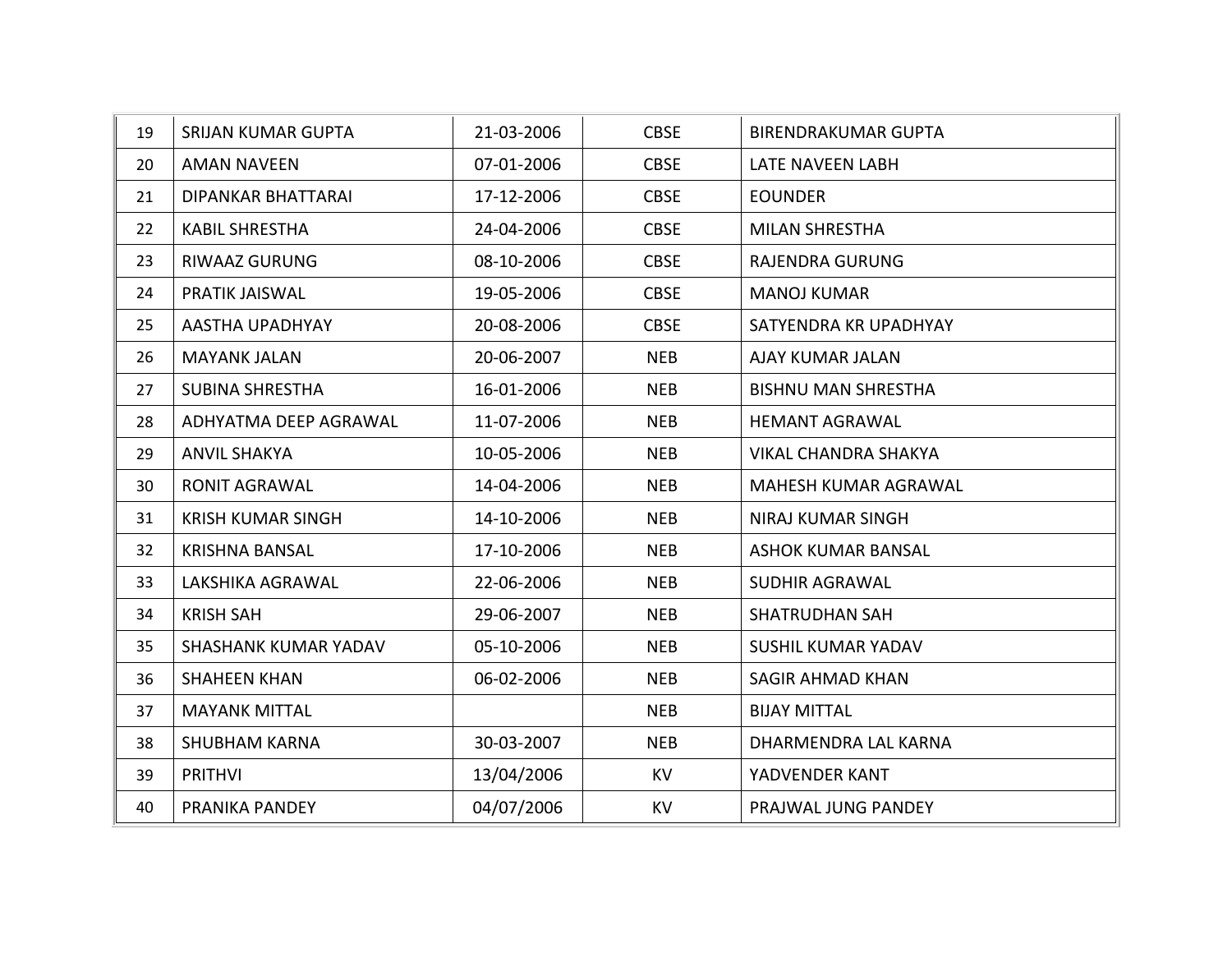| 41 | <b>AARYA MISHRA</b>        | 03/04/2006 | <b>KV</b>   | ARUN KUMAR MISHRA           |
|----|----------------------------|------------|-------------|-----------------------------|
| 42 | <b>SHRI SHARANYA</b>       | 16/08/2006 | <b>KV</b>   | <b>KISHORE KUMAR SINGH</b>  |
| 43 | NAVARAJYA PAUDEL           | 27/03/2007 | <b>KV</b>   | NAVARATNA PAUDEL            |
| 44 | <b>SAMBODHI GYAWALI</b>    | 23/08/2005 | <b>KV</b>   | NETRA PRASAD GYAWALI        |
| 45 | <b>KINJAL KHADKA</b>       | 26/11/2005 | <b>KV</b>   | <b>KSHITIJ KHADKA</b>       |
| 46 | <b>NIKUMBH GIRI</b>        | 18/12/2006 | <b>KV</b>   | <b>SHIW MANGAL GIRI</b>     |
| 47 | <b>NANDINI MISHRA</b>      | 17/12/2005 | <b>KV</b>   | <b>RAJANISH KR MISHRA</b>   |
| 48 | <b>JIGYASHA YADAV</b>      | 08/11/2005 | <b>KV</b>   | DEVENDRA KUMAR YADAV        |
| 49 | ANZEL GAUTAM MAHOTO        | 19/11/2006 | <b>KV</b>   | <b>ARBIND KR MAHOTO</b>     |
| 50 | <b>RHEA MANANDHAR</b>      | 29/03/2007 | <b>KV</b>   | RAJENDRA MANANDHAR          |
| 51 | <b>ANUSHAN RIJAL</b>       | 26-01-2006 | <b>CBSE</b> | SHANKER PRASAD BHUSAL RIJAL |
| 52 | SAMENDRA VEER MALAKAR      | 09-02-2007 | <b>CBSE</b> | <b>UPENDRA MALAKAR</b>      |
| 53 | <b>SHATAKSHI PRIYA</b>     | 05-01-2007 | <b>CBSE</b> | <b>KAMALESH KUMAR KARN</b>  |
| 54 | <b>ROHIT KR CHAURASIYA</b> | 19-03-2007 | <b>CBSE</b> | ATULESH KR CHURASIYA        |
| 55 | <b>TANMAY SHAH</b>         | 21-10-2005 | <b>CBSE</b> | <b>BINOD SHARMA</b>         |
| 56 | <b>ADITYA GARG</b>         | 10-11-2005 | <b>CBSE</b> | PRAMOD KUMAR                |
| 57 | <b>SWASTHIKA KARNA</b>     | 05-07-2006 | <b>CBSE</b> | SATHISH KUMAR KARNA         |
| 58 | <b>SOUMYA BISTA</b>        | 14-06-2006 | <b>NEB</b>  | <b>SUDAN KUMAR BISTA</b>    |
| 59 | <b>SUPRIM DEVKOTA</b>      | 08-01-2007 | <b>NEB</b>  | SUDARSHAN DEVKOTA           |
| 60 | <b>GAUTAM THAKUR</b>       | 06-05-2006 | <b>NEB</b>  | <b>MANOJ THAKUR</b>         |
| 61 | SHADAAN MEHDI ANSARI       | 31-07-2006 | <b>NEB</b>  | <b>MEHADI HASAN ANSARI</b>  |
| 62 | <b>SHREYA POKHREL</b>      | 30-01-2007 | <b>NEB</b>  | <b>SHREEDHAR POKHREL</b>    |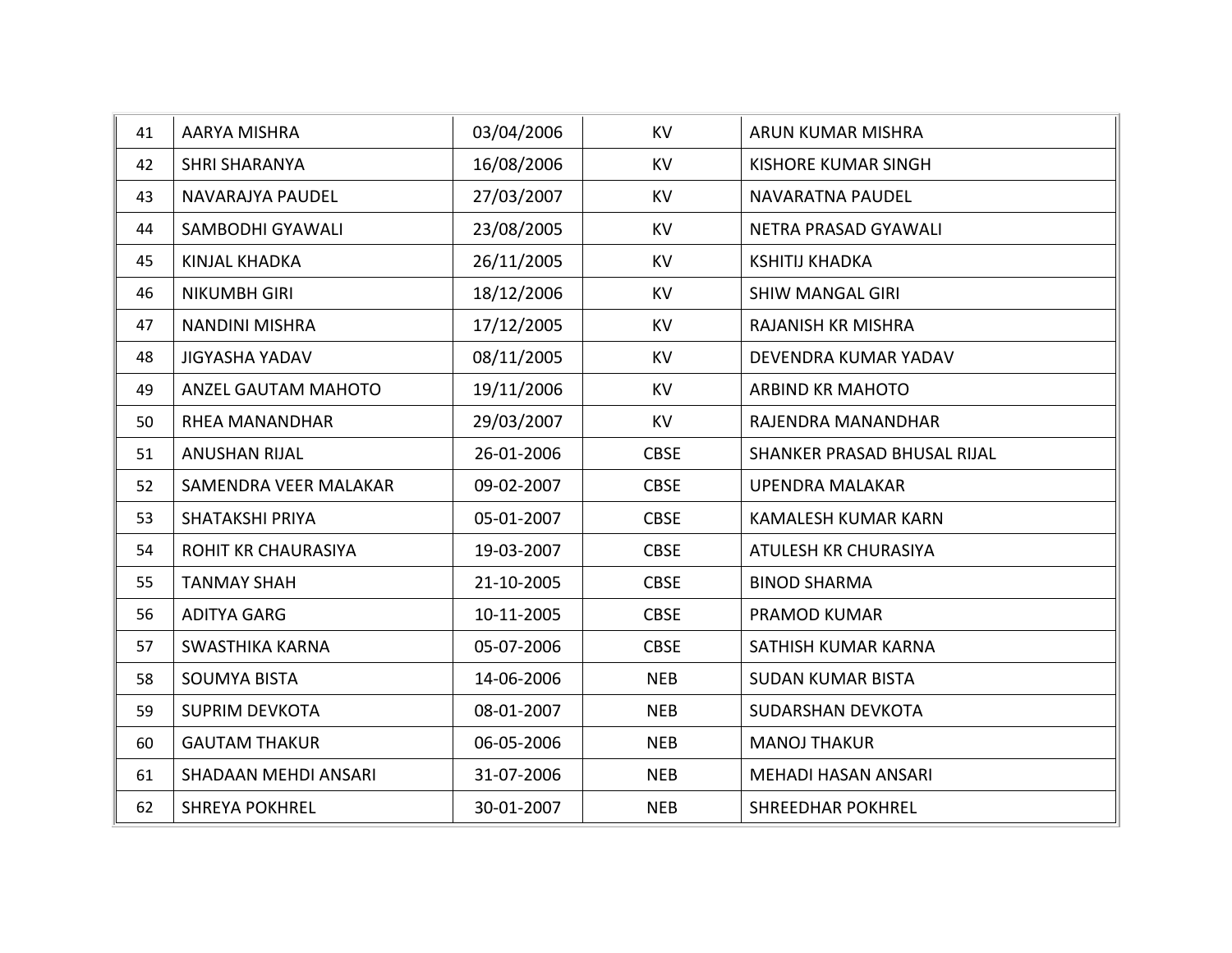| 63 | <b>SANIA</b>                | 10-07-2006 | <b>NEB</b>  | <b>JAHAGIR AALAM</b>        |
|----|-----------------------------|------------|-------------|-----------------------------|
| 64 | SAFAL JHA                   | 28-10-2005 | <b>NEB</b>  | <b>SANJAY JHA</b>           |
| 65 | PRANISH BHANDARI            | 17-02-2006 | <b>NEB</b>  | PRAKASH BHANDARI            |
| 66 | <b>SOUMYA JAIN</b>          | 18-11-2006 | <b>NEB</b>  | <b>BINOD JAIN</b>           |
| 67 | PRIYANK RANA                | 15/10/2006 | <b>KV</b>   | PRADEEP RANA                |
| 68 | PRIYASHA SHRESTHA           | 06/04/2006 | <b>KV</b>   | KANHANJA CAL SHRESTHA       |
| 69 | <b>ADITYA GYAWALI</b>       | 23/09/2006 | <b>KV</b>   | ARUN KUMAR GYAWALI          |
| 70 | <b>BHASKAR RAJ SAPKOTA</b>  | 19/03/2006 | <b>KV</b>   | ASHUTOSH SHARMA SAPKOTA     |
| 71 | <b>KRISTY BANIYA</b>        | 21/11/2005 | <b>KV</b>   | <b>SHIVA BANIYA</b>         |
| 72 | <b>FAIZAAN AHMAD SHEIKH</b> | 02/09/2006 | <b>KV</b>   | <b>FIRBOUS AHMAD SHEIKH</b> |
| 73 | <b>ADITYA GUPTA</b>         | 10/08/2006 | <b>KV</b>   | <b>AJAY GUPTA</b>           |
| 74 | <b>MUSKAN NEPALI</b>        | 21/08/2006 | <b>KV</b>   | SHIVA NEPALI KUCHIKAR       |
| 75 | <b>AARYAN TIBREWALA</b>     | 04/02/2006 | <b>KV</b>   | RAJ KUMAR TIBREWALA         |
| 76 | <b>PRAMIT GIRI</b>          | 06/06/2006 | <b>KV</b>   | PRALHAD GIRI                |
| 77 | <b>AYUSH KR SINGH</b>       | 16/03/2007 | <b>KV</b>   | <b>RAM KISHOR SINGH</b>     |
| 78 | AAYUSH AGRAWAL              | 16-05-2006 | <b>CBSE</b> | RAJ KUMAR AGRAWAL           |
| 79 | <b>AASTHA SARAF</b>         | 31-12-2006 | <b>CBSE</b> | <b>AMIT KUMAR SARAF</b>     |
| 80 | MILIT KUMAR SARAOGI         | 19-01-2006 | <b>CBSE</b> | MAHENDRA KUMAR SARAOGI      |
| 81 | <b>VIVEK KUMAR GOYAL</b>    | 28-05-2006 | <b>CBSE</b> | <b>AMIT KUMAR GOYAL</b>     |
| 82 | <b>DIVYASHREE KABRA</b>     | 01-06-2006 | <b>CBSE</b> | <b>ANISH KABRA</b>          |
| 83 | <b>VAIBHAV RAJ GUPTA</b>    | 16-11-2006 | <b>CBSE</b> | <b>RAJ KUMAR GUPTA</b>      |
| 84 | SHREEDHAR AGRAWAL           | 10-11-2005 | <b>NEB</b>  | DIPENDRA AGRAWAL            |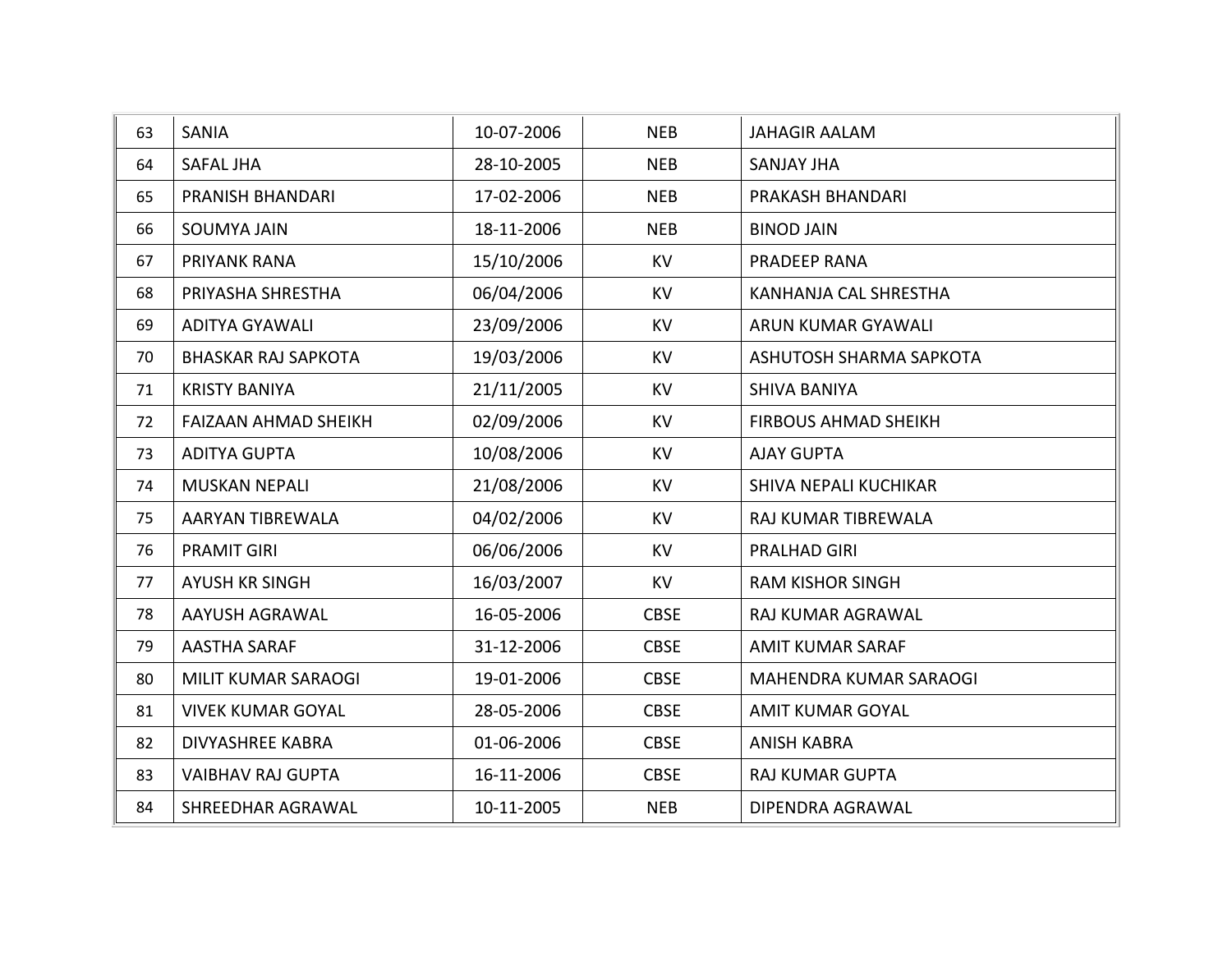| 85                                                                                                | <b>AARUSHI JALAN</b>       | 30-09-2005 | <b>NEB</b>     | <b>JAY PRAKASH JALAN</b>  |  |
|---------------------------------------------------------------------------------------------------|----------------------------|------------|----------------|---------------------------|--|
| 86                                                                                                | <b>ADITI BHATTARAI</b>     | 18-01-2006 | <b>NEB</b>     | <b>AMIT BHATTARAI</b>     |  |
| 87                                                                                                | <b>SUBHAM JHA</b>          | 26-10-2005 | <b>NEB</b>     | <b>BAL MIKUND LAL JHA</b> |  |
| 88                                                                                                | SIDHI AGRAWAL              | 01-02-2006 | <b>NEB</b>     | <b>DEEPAK BANSAL</b>      |  |
| 89                                                                                                | <b>KAUSHIK JOSHI</b>       | 03-05-2006 | <b>NEB</b>     | <b>KAMAL RAM JOSHI</b>    |  |
| 90                                                                                                | SUBHEKSHA JAIN             | 24-06-2006 | <b>NEB</b>     | <b>SANJAY KUMAR JAIN</b>  |  |
| 91                                                                                                | <b>NANDAN KUMAR SHARMA</b> | 01-01-2004 | <b>NEB</b>     | <b>KESHAV SHARMA</b>      |  |
| 92                                                                                                | <b>ADHWAIT MALLA</b>       | 02-05-2006 | <b>CBSE</b>    | ANJI BAHADUR MALLA        |  |
| <b>Admission Schedule:</b>                                                                        |                            |            |                |                           |  |
| 09-06-2022<br>Sl. No 1 to 50                                                                      |                            |            |                |                           |  |
|                                                                                                   | 10-06-2022                 |            | S1 No 51 to 92 |                           |  |
| Time: From $9:00$ am to $2:00$ pm                                                                 |                            |            |                |                           |  |
| Admission Fee: Rs. 100000 NPR (except KV students)                                                |                            |            |                |                           |  |
| Admission Fee once paid will not be refunded / adjusted under any<br>circumstances.               |                            |            |                |                           |  |
| Documents required at the time of Admission:                                                      |                            |            |                |                           |  |
| 1. Service certificate of the Parent from the department concerned (Central or State, if<br>any). |                            |            |                |                           |  |